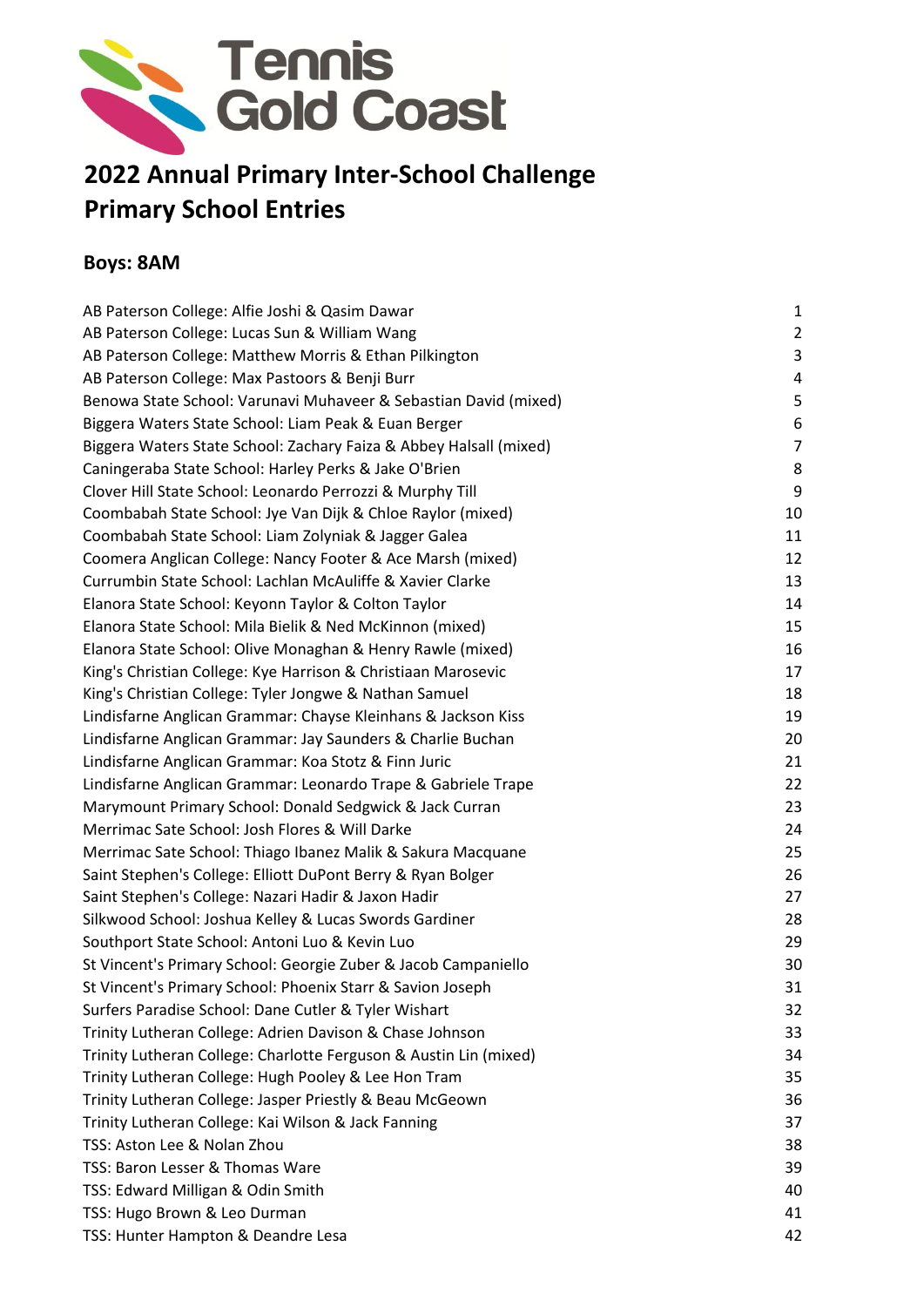| TSS: Jack Moody & Toby Newton                          | 43. |
|--------------------------------------------------------|-----|
| TSS: Max Milligan & Brooklyn Faber                     | 44  |
| TSS: Ocean Bastos & Charlie Griffiths                  | 45. |
| TSS: Oliver Rothlin & Matthew Pels                     | 46  |
| Varsity College: Tai Ahearn & Madison Bioletti (mixed) | 47  |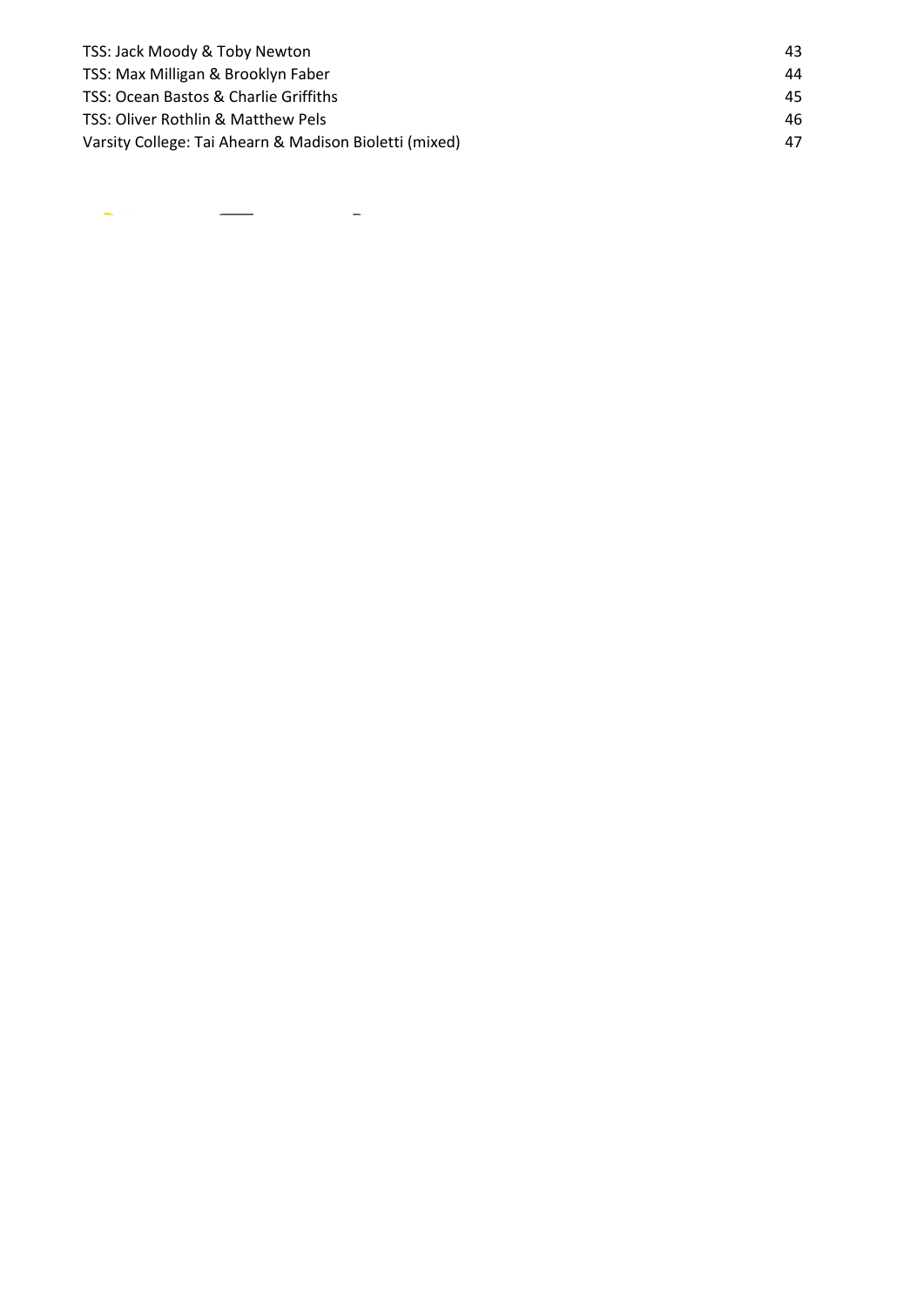

## **2022 Annual Primary Inter-School Challenge Primary School Entries**

### **Girls: 8AM**

| AB Paterson College: Cassandra Chatham & Jinyu Yan                | 1  |
|-------------------------------------------------------------------|----|
| AB Paterson College: Eva Vu & Constance Huang                     | 2  |
| Caningeraba State School: Imogen Muir & Summer Kirby              | 3  |
| King's Christian College: Izabella Bereznai & Polly Wrang         | 4  |
| Lindisfarne Grammar: Charlotte Slack-Smith & Eira Grace McGillian | 5. |
| Saint Stephens College: Alexis Williams & Emma Eckstein           | 6  |
| Saint Stephens College: Hannah Barnsdall & Jamie Barnsdall        | 7  |
| St Augustine's Parish School: Evie Sherwood & Bella Elwin         | 8  |
| St Hilda's School: Ashleigh Duncan & Jasmine Jezierska            | 9  |
| St Hilda's School: Ngaire Caple & Ashley Ware                     | 10 |
| St Hilda's School: Olivia Street & Matilde Smith                  | 11 |
| Varsity College: Sophie Logan & Lauren Khoo                       | 12 |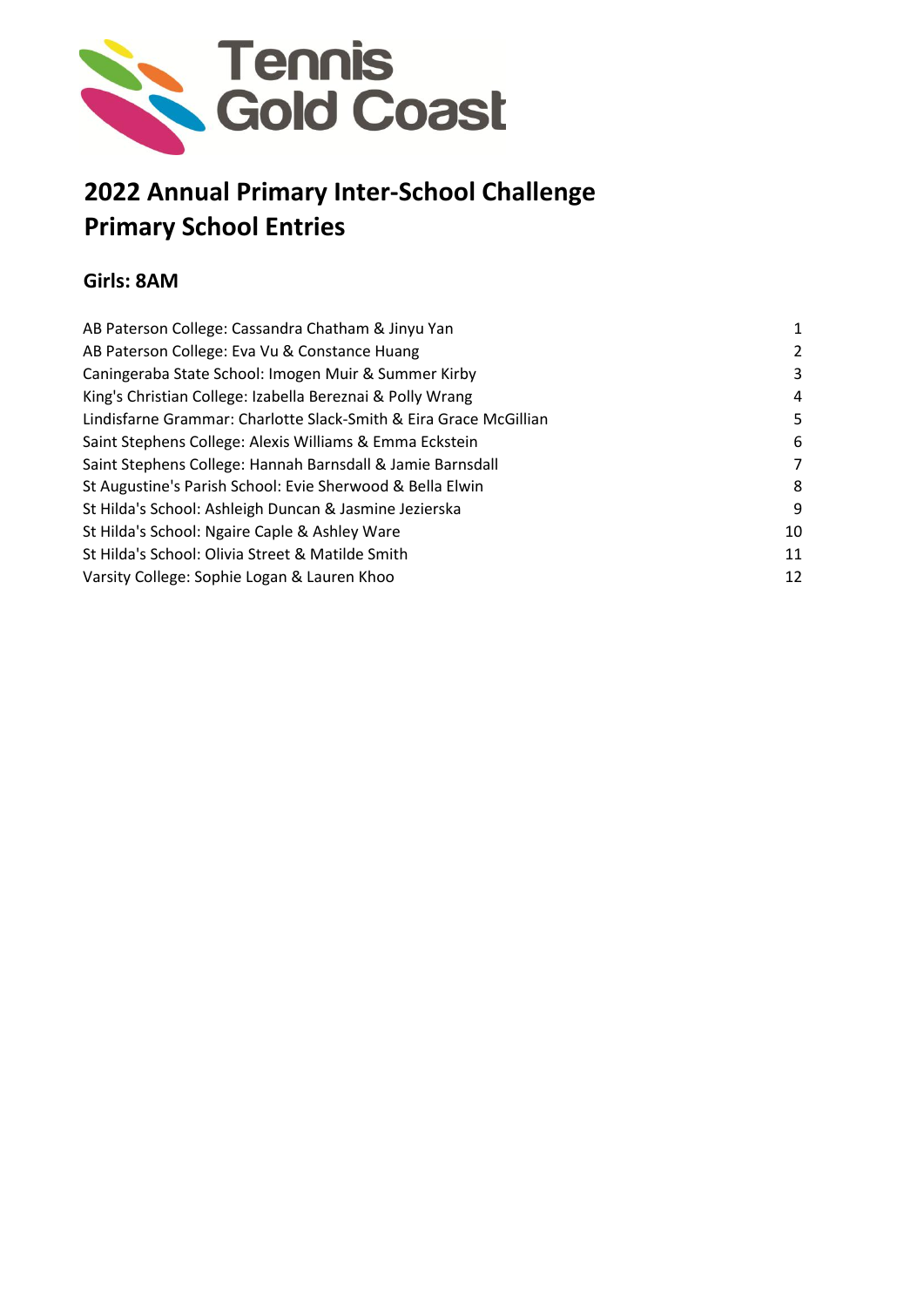

### **2022 Annual Primary Inter-School Challenge Middle School Entries**

### **Boys: 12.30PM**

| Australian Christian College Moreton: Mateo Azirovic & Luka Azirovic     | $\mathbf{1}$     |
|--------------------------------------------------------------------------|------------------|
| Benowa State High School: Hunter Brown & Noah Brown                      | $\overline{2}$   |
| Emmanuel College: Harry Brown & Jamian Huang                             | $\overline{3}$   |
| King's Christian College: Zach Rankin & Mitch Garcia                     | 4                |
| Lindisfarne Anglican Grammar: Rio Proart & Art Lush                      | 5                |
| Lindisfarne Anglican Grammar: Will Saunders & Nicholas Leotta            | $\boldsymbol{6}$ |
| Miami State School: Anson Chee & Eddie Hong                              | $\overline{7}$   |
| Nerang State High School: Lucca Toby & Levi Ottrey                       | 8                |
| Ormeau Woods State High School: Hugo Smith & Aaron Gilmour               | 9                |
| PBC: Jack Hart & Quincy Khan                                             | 10               |
| PBC: Kaii Norman & George Zhang                                          | 11               |
| PBC: Neo Locher & Marley Vico                                            | 12               |
| Somerset College: Orion Burdett & Timofey Korin                          | 13               |
| Somerset College: Sebastian Mainali & Ethan Stewart                      | 14               |
| Southport State High School: Aithan Kirschner & Shayna Kirschner (mixed) | 15               |
| Southport State High School: Chaydon Jay & Cameron Middleton             | 16               |
| Southport State High School: Lokota Kayn & Lachlan Middleton             | 17               |
| St Andrews Lutheran College: Aiden Cox-Gatty & Jake Wilson               | 18               |
| Trinity Lutheran College: Ben Naylor & Erik Pistotnik                    | 19               |
| Trinity Lutheran College: Harper McKeekin & Paul Tzortzakis              | 20               |
| Trinity Lutheran College: Johannes Idjo & Dylan Watson                   | 21               |
| TSS: Caelan Pace & Christian Diaz                                        | 22               |
| TSS: Christos Kyriakou & Harry Furnell                                   | 23               |
| TSS: Germaine Palmer-Peacock & Benjamin Nicol                            | 24               |
| TSS: Jake Frenklah & Harper James                                        | 25               |
| TSS: James Kershaw & Nicholas Hill                                       | 26               |
| TSS: John Cleverly & Tom Edlinger                                        | 27               |
| TSS: Lachlan Cleverly & Jason Edlinger                                   | 28               |
| TSS: Lennox Boles & Luke Neophytou                                       | 29               |
| TSS: Max Chew & Ryan Zhang                                               | 30               |
| TSS: Ted Board & Petr Soukup                                             | 31               |
| Varsity College: Ethan Liao & Ojas Parulkar                              | 32               |
| Varsity College: Oisin Butron-McLean & Kieran Ahearn                     | 33               |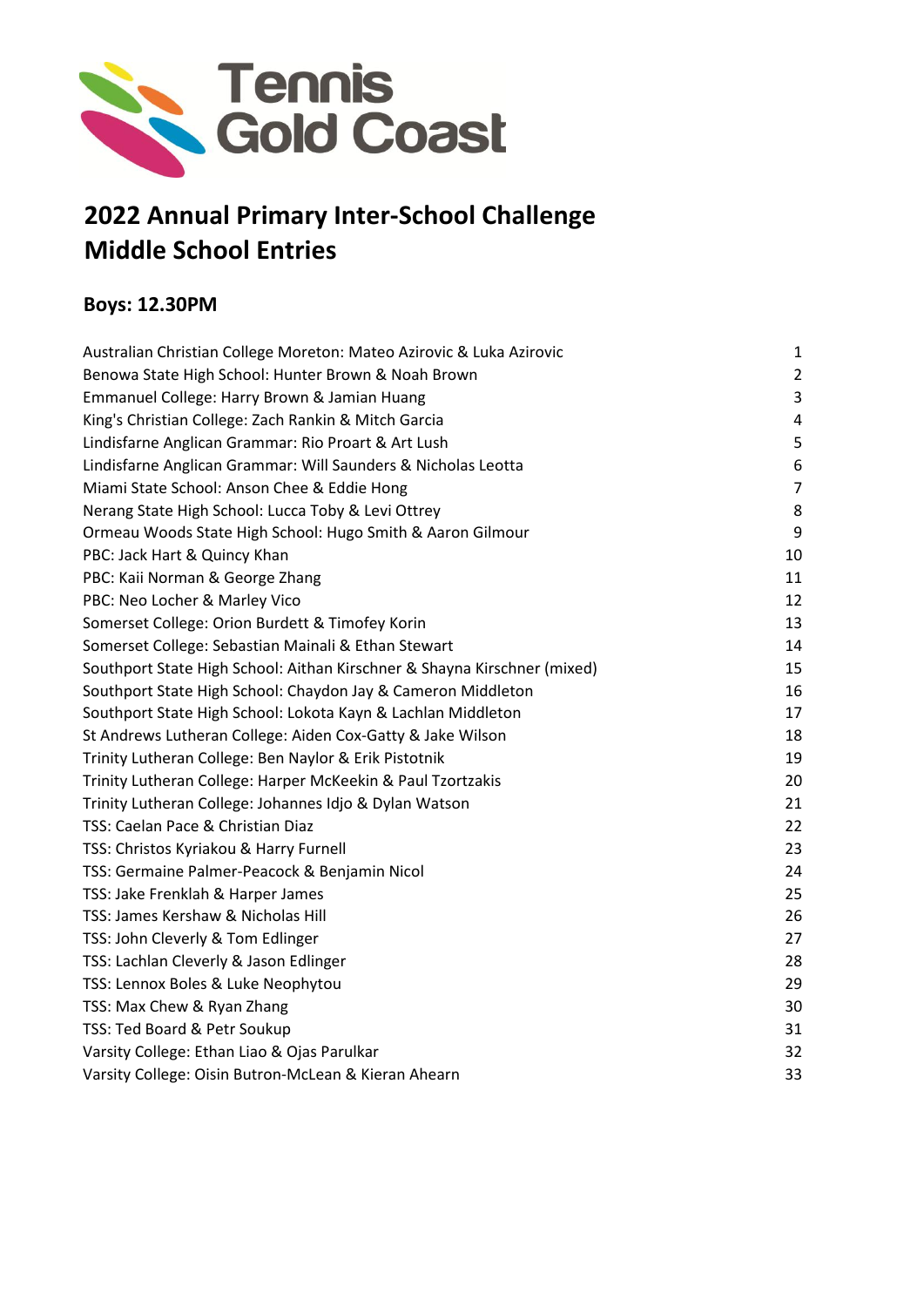

### **2022 Annual Primary Inter-School Challenge Middle School Entries**

### **Girls: 12.30PM**

| All Saints Anglican School: Rylee Buchanan & Eva Lawrie               | $\mathbf{1}$ |
|-----------------------------------------------------------------------|--------------|
| Assisi Catholic College: Ashley Keegan & Ana Lipovac                  | 2            |
| Coomera Anglican College: Summer Osborne & Alice Footer               | 3            |
| Foxwell State Secondary School: Bonnie Smeltz & Scarlett Smeltz       | 4            |
| Home Ed Unit: Roxana Taiy & Kahlan Lowien                             | 5.           |
| Lindisfarne Anglican Grammar: Charlotte Slack-Smith & Eira McGilligan | 6            |
| Lindisfarne Anglican Grammar: Matilda Daniel & Sarah Hodges           | 7            |
| PBC: Sofia Savic & Natalia Savic                                      | 8            |
| PBC: Lilley Treanor & Miya Ormes                                      | 9            |
| St Hilda's School: Portia Van Twest & Sabrina Theobald                | 10           |
| St Hilda's School: Sarika Katoch & Gypsy Sherratt                     | 11           |
| Trinity Lutheran College: Scarlett Fanning & Abigail Nu               | 12           |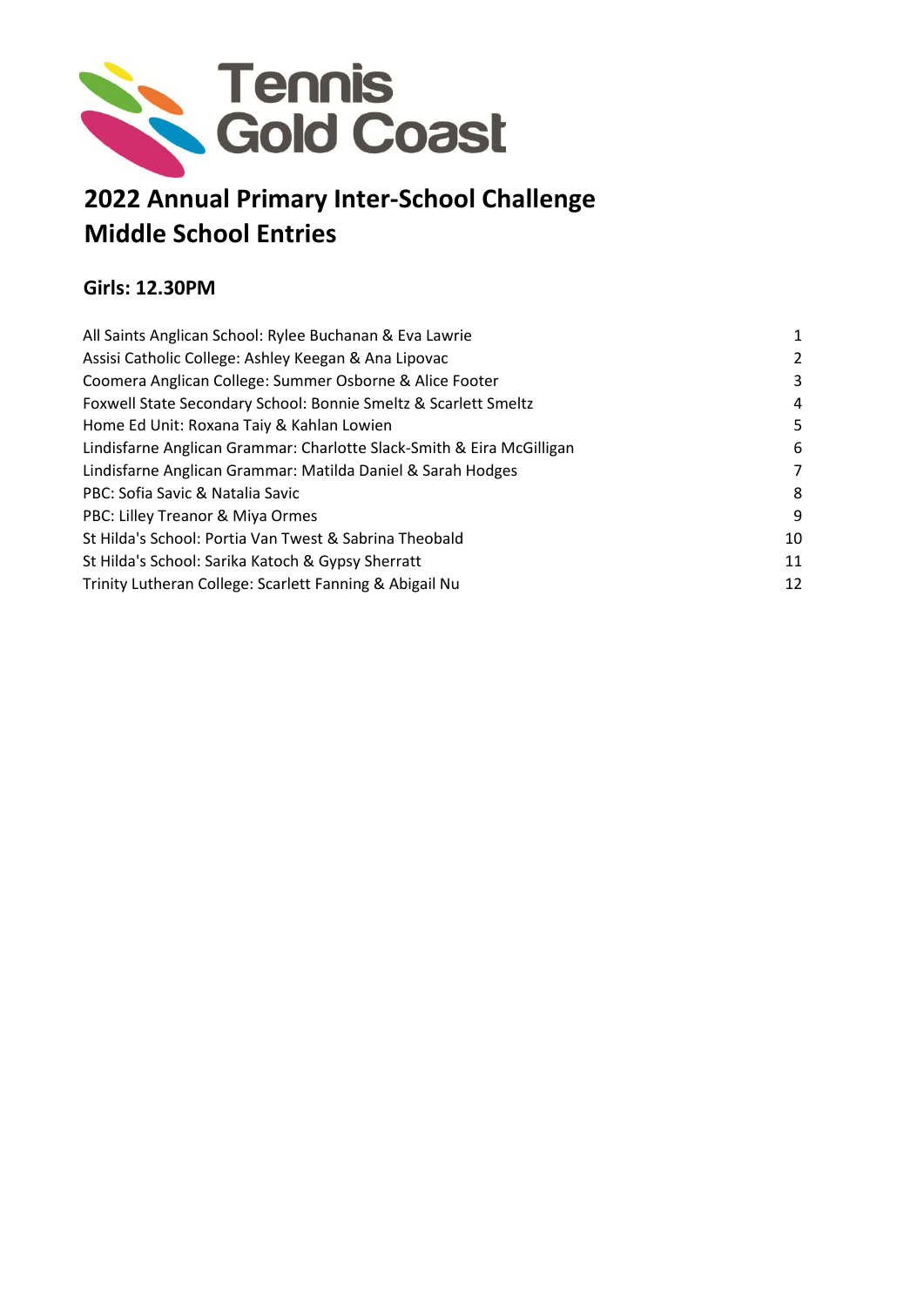

### **2022 Annual Primary Inter-School Challenge Secondary School Entries**

### **Boys: 12.30PM**

| AB Paterson College: Jason O'Brien & Benjamin Elphick      | 1  |
|------------------------------------------------------------|----|
| AB Paterson College: Tyson Brand & Madeleine Lay (mixed)   | 2  |
| All Saints Anglican School: Finn Harris & Tristan Pofandt  | 3  |
| Aquinas College: Jared Martins & Cody Martins              | 4  |
| Australian Christian College: Darius Taiy & Raoni Mariano  | 5  |
| Jubilee Christian College: Elijah Patuto & Lachlan Pallone | 6  |
| King's Christian College: Grant Garcia & Ryan Farcau       | 7  |
| Marymount College: Douglas Cowan & Zane Frogley            | 8  |
| Miami State School: Jett Robertson & Regan Mitchell        | 9  |
| Miami State School: Solomon Barry & Blake Webber           | 10 |
| Miami State School: Connor Denny & Noah Inglis             | 11 |
| PBC: Logan McGarry & Pedro Roschel                         | 12 |
| Somerset College: Luke Shirley & Jack Newman               | 13 |
| Trinity Lutheran College: Jackson Shearer & Liam Coulter   | 14 |
| TSS: Ethan Carrick & Felix Lichte                          | 15 |
| TSS: Ethan Melton & Damian Blackmore                       | 16 |
| TSS: Harrison Gray & Andrew Woo                            | 17 |
| TSS: Kenan Little & Kosta Karathanasopoulos                | 18 |
| TSS: Nicholas Graham & Toby Maher                          | 19 |
| TSS: Oscar Eddy & Kai Gilbert                              | 20 |
| TSS: Timothy Yeung Packer & Wylie Bucknell                 | 21 |
| TSS: Tom Ramsay & Hugh Norman                              | 22 |
| TSS: Tom Xu & Ethan Ong                                    | 23 |
|                                                            |    |